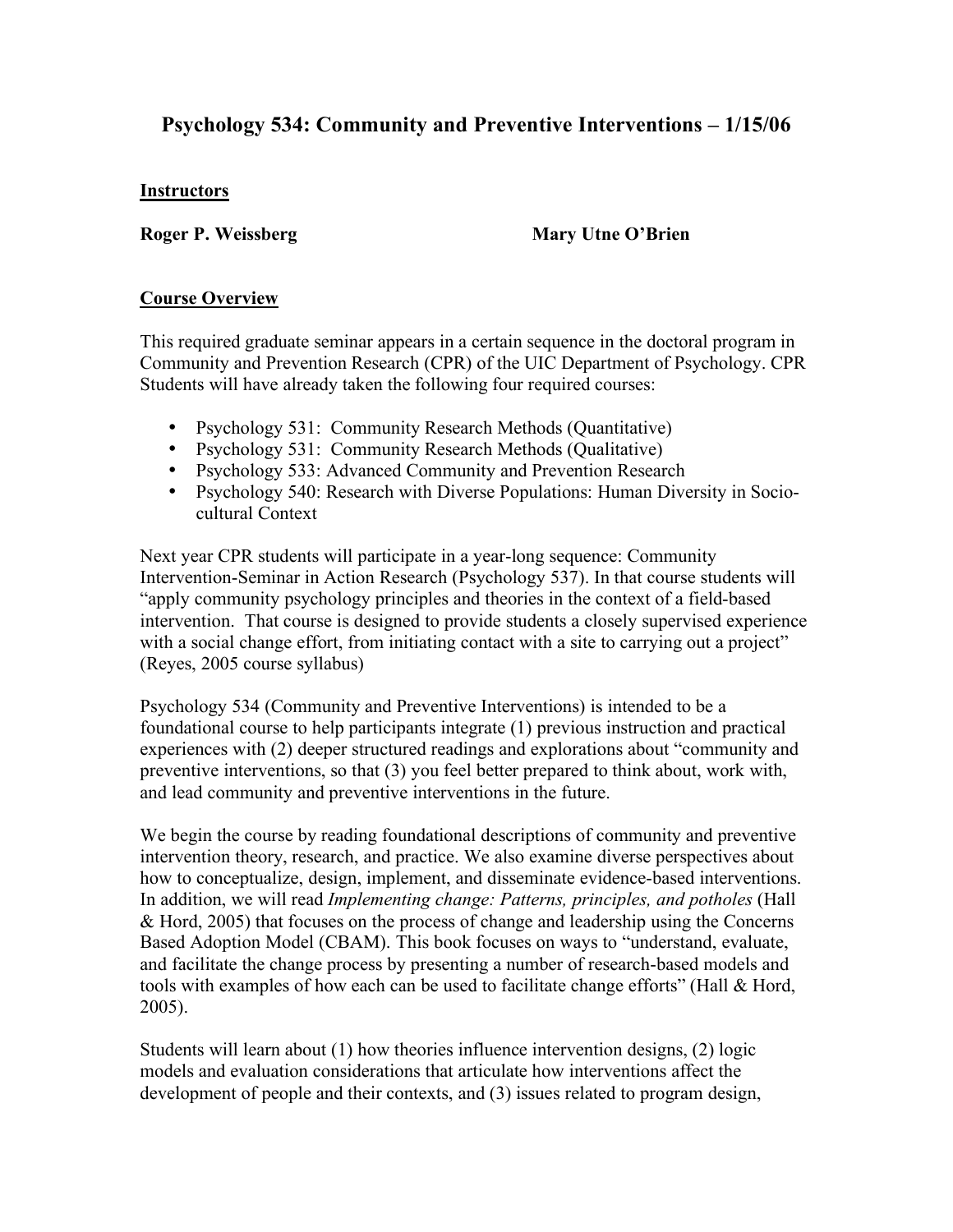implementation, and sustainability. In addition to reading about these issues, our class will develop an interview protocol to guide conversations that you will have with program designers/adopters and program deliverers that address the following issues:

- A summary of intervention goals and strategies
- Theory and models of change underlying the intervention
- How issues of development, human diversity, and context influence program design, implementation, impact, and sustainability
- Ethical considerations
- Recommendations about ways to improve the intervention

Students will write a final report to be shared with the people they interviewed and the course instructor.

## **Required and Recommended Textbooks and Materials**

One text is **required**:

Hall, G. E., & Hord, S. M. (2006). *Implementing change: Patterns, principles, and potholes* ( $2<sup>nd</sup>$  ed.). Boston: Allyn and Bacon.

Four additional texts are **recommended**:

- Dalton, J. H., Elias, M. J., & Wandersman, A. (2001). *Community psychology: Linking individuals and communities*. Stamford, CT: Wadsworth.
- Levine, M., Perkins, D. D., & Perkins, D. V. (2005). *Principles of community psychology: Perspectives and applications*. New York: Oxford University Press.
- Nelson, G., & Prilleltensky, I. (2005). *Community psychology: In pursuit of liberation and well-being* (pp. 1-91). New York: Palgrave MacMillan.
- Weissberg, R. P., & Kumpfer, K. (Eds.). (2003). Special Issue: Prevention that works for children and youth. *American Psychologist, 58,* 425-490.

The required text (Hall & Hord, 2006) will be available at the UIC Bookstore. If you prefer, you can order these texts through the internet. You may want to consult AddALL Book Searching and Price Comparison search engine (http://www.addall.com). With this search engine, you can search over 40 online bookstores and comparison shop for these text books.

Additional readings will be distributed in class or can be downloaded by students by accessing electronic versions of articles.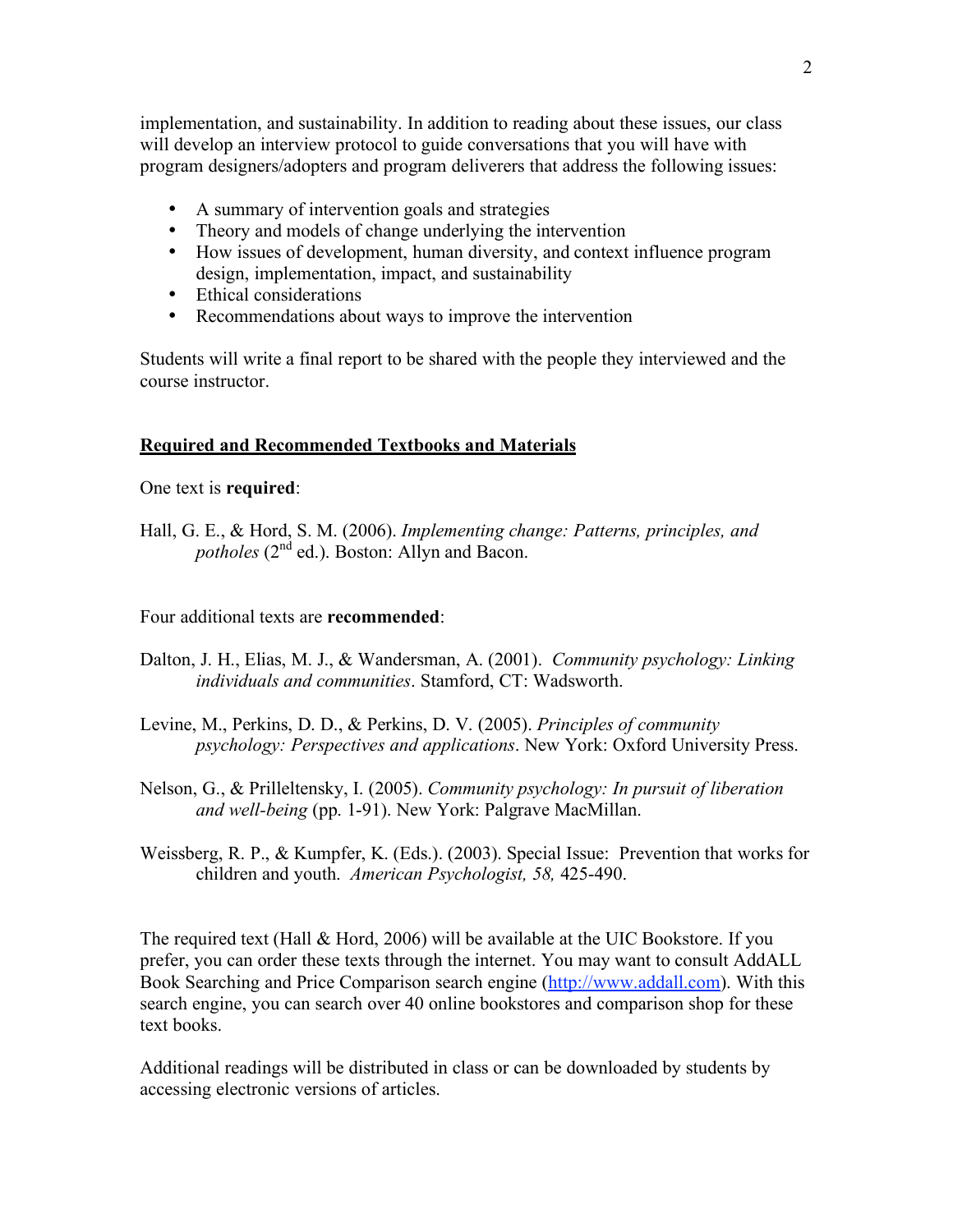## **Course Expectations and Grading**

Students are expected to (a) participate actively in all class meetings, (b) complete all class readings, (c) lead or co-lead one section of class discussion each week addressing issues identified on the "critical thinking sheet" (attached), (d) identify and share information about one "extension" reading, web site, or resource each week, (e) make a class presentation about a "Community and Prevention Intervention" project; and (f) write a paper about the "Community and Prevention Intervention" project that will be submitted to the course instructors and someone connected to the "Community and Prevention Intervention" project. More details will be shared about "e" and "f" in class on January 26, 2006.

Grading will be based on a weighted combination of the above activities: 60% of the grade will be based on contributions to (a), (b), (c), and (d);  $20\%$  will be based on (e); and 20% will be based on (f).

## **Notifying the Instructor of Anticipated Absence from Class**

If an emergency or unforeseen circumstances arise (or you are sick) and you are unable to attend a class, please contact one of us in advance by email or leave a message on our voice mail if at all possible, so we may take that information into account when planning the group activities for the week.

## **Accommodations for Students with Documented Disabilities**

UIC and the Psychology Department strive to ensure the accessbilities of programs, classes, and services to students with disabilities. Reasonable accommodations can be arranged for students with various types of disabilities, vision or hearing impairments, and emotional and physical disabilities. If you need accommodations for this class, be sure to register with the Office of Disability Services, 1190 SSB, 413-2183, and let us know your needs.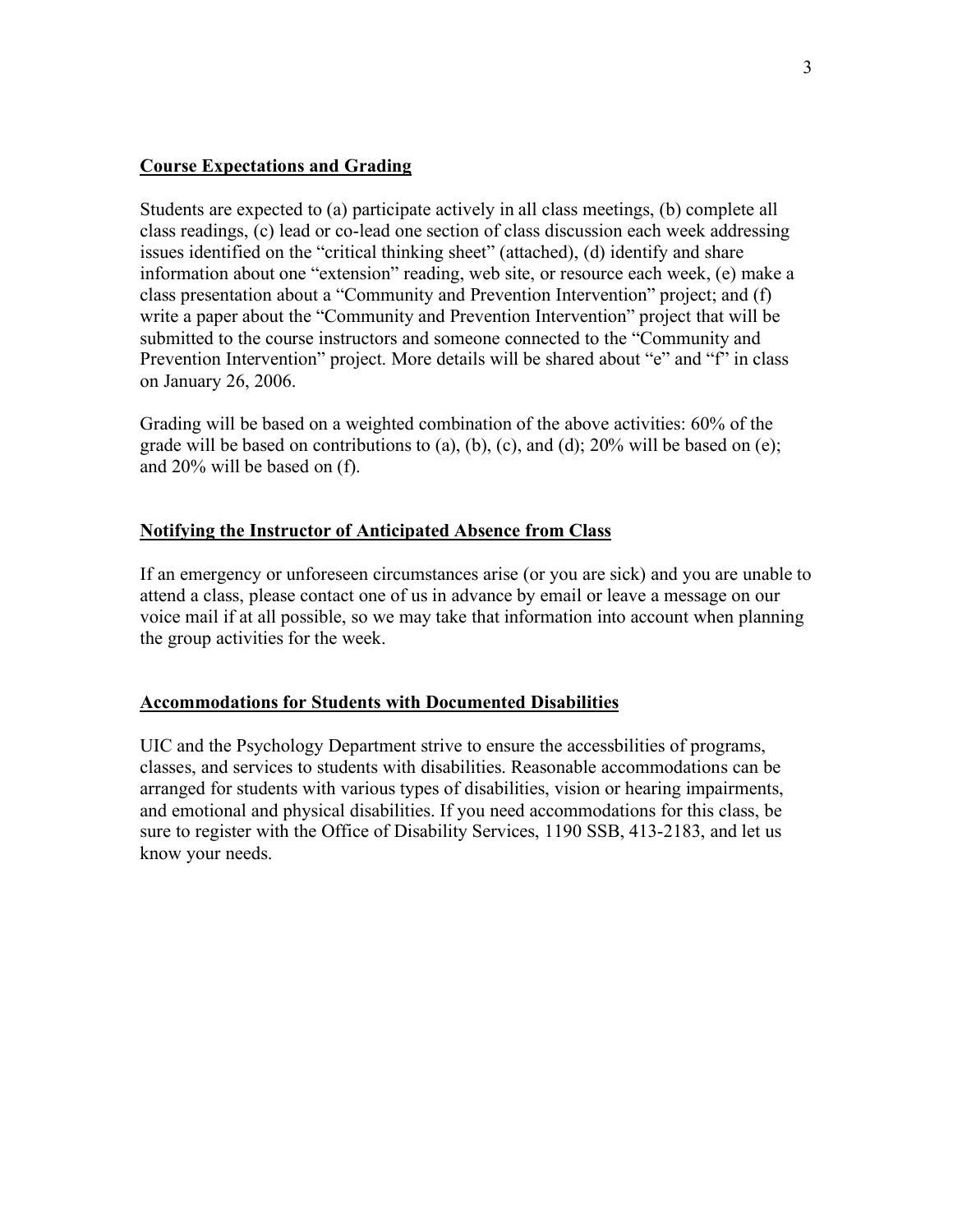#### **Weekly Assignments**

#### **January 12, 2006** – **Organization Meeting: Course Overview**

No readings assigned

#### **January 19, 2006 – Historical Perspectives on Community and Preventive Interventions**

#### **Guest Collaborator: Edison Trickett, University of Illinois at Chicago**

Sarason, S. B., Levine, M., Goldenberg, I. I., Cherlin, D.L., & Bennett, E. M. (1966). *Psychology in community settings: Clinical, educational, vocational, social aspects*. (pps. 1-73, 645-649). New York: John Wiley & Sons.

Caplan, G. (1964). *Principles of preventive psychiatry* (pp. 3-88). New York: Basic Books.

Rappaport, J. (1981). In praise of paradox: A social policy of empowerment over prevention. *American Journal of Community Psychology, 9*(1), 1-25.

#### **January 26, 2006 – Foundations**

- Nelson, G., & Prilleltensky, I. (2005). *Community psychology: In pursuit of liberation and well-being* (pp. 1-91). New York: Palgrave MacMillan.
	- Chapter 1: Community Psychology: Journeys in the Global Context
	- Chapter 2: The Project of Community Psychology: Issues, Values and Tools for Liberation and Well-being
	- Chapter 3: Values for Community Psychology
	- Chapter 4: Ecology, Prevention and Promotion

Levine, M., Perkins, D. D., & Perkins, D. V. (2005). *Principles of community psychology: Perspectives and applications* (pp. 3-53). New York: Oxford University Press.

- Introduction: An Overview of Community Psychology
- Chapter 1: Life is a Soap Opera

Dalton, J. H., Elias, M. J., & Wandersman, A. (2001). *Community psychology: Linking individuals and communities* (pp. 2-25; 152-185). Stamford, CT: Wadsworth.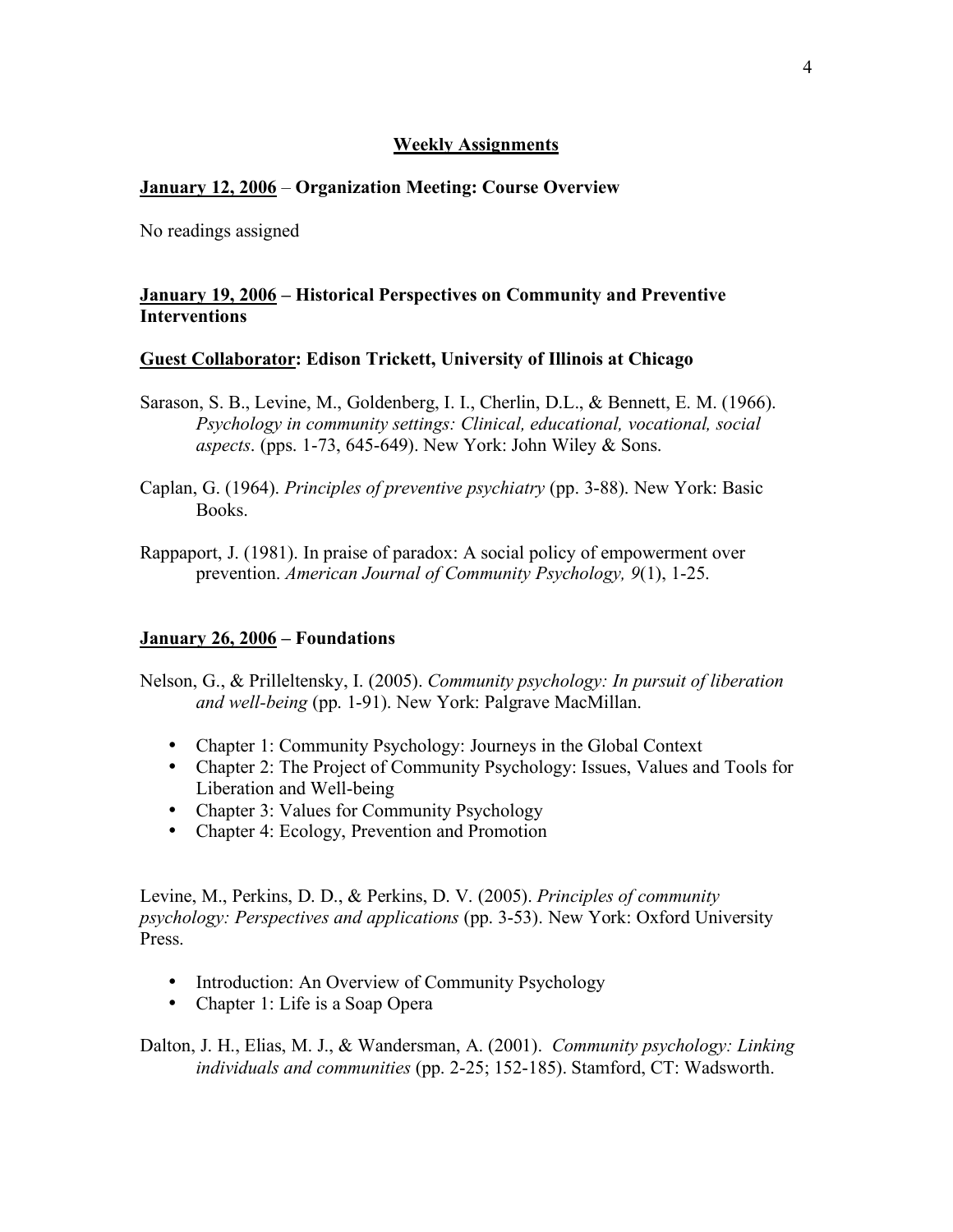- Chapter 1: What is Community Psychology?
- Chapter 6: Understanding Human Diversity

## **February 2, 2006: Overview of Community and Preventive Interventions: Part 1**

Nelson, G., & Prilleltensky, I. (2005). *Community psychology: In pursuit of liberation and well-being* (pp. 137-231). New York: Palgrave MacMillan.

- Chapter 7: An Overview of Community Psychology Interventions
- Chapter 8: Social Inteventions
- Chapter 9: Organizational and Community Interventions
- Chapter 10: Small Group and Individual Interventions

Hall, G. E., & Hord, S. M. (2006). *Implementing change: Patterns, principles, and potholes* (pp. 2-17). Boston: Allyn and Bacon.

• Chapter 1: Implementing change: Patterns, themes, and principles

# **February 9, 2006: Overview of Community and Preventive Interventions: Part 2**

Levine, M., Perkins, D. D., & Perkins, D. V. (2005). *Principles of community psychology: Perspectives and applications* (pp. 271-402; 427-456; 464-468). New York: Oxford University Press.

- Chapter 8: Prevention
- Chapter 9: Self-help Groups
- Chapter 10: The Problem of Change
- Chapter 12: Community Development and Social Action in Community Psychology
- The Ethics of Community Intervention

Hall, G. E., & Hord, S. M. (2006). *Implementing change: Patterns, principles, and potholes* (pp. 18-62). Boston: Allyn and Bacon.

- Chapter 2: Developing professional learning communities and understanding organizational culture
- Chapter 3: Systems thinking: Interconnections of parts that make a whole

## **February 16, 2006: Overview of Community and Preventive Interventions: Part 3**

Dalton, J. H., Elias, M. J., & Wandersman, A. (2001). *Community psychology: Linking individuals and communities* (pp. 258-434). Stamford, CT: Wadsworth.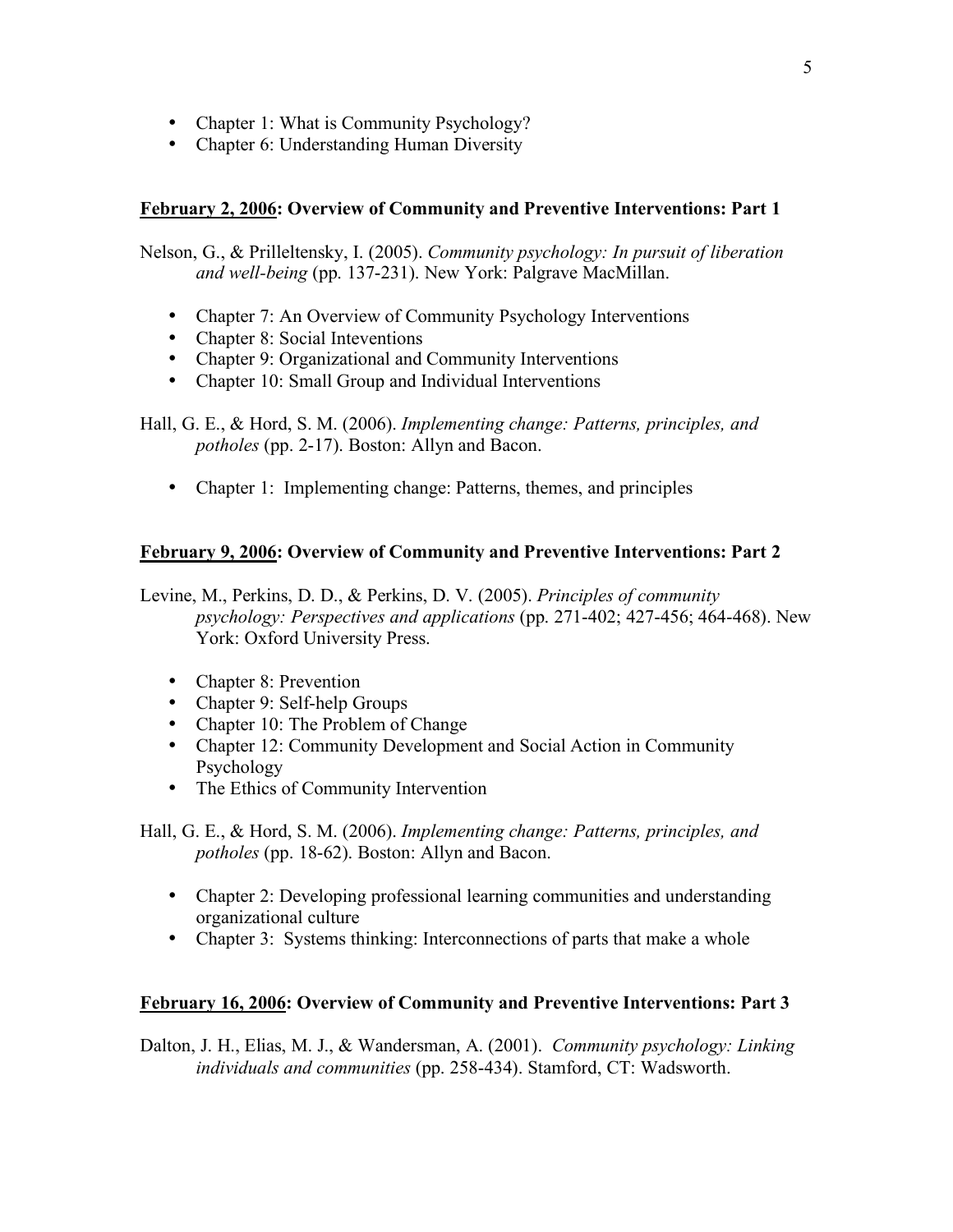- Chapter 9: Prevention and Promotion: Key Concepts
- Chapter 10: Prevention and Promotion: Current and Future Applications
- Chapter 11: Prevention and Promotion: Implementing Programs
- Chapter 12: Citizen Participation and Empowerment
- Chapter 13: Organizing for Community and Social Change
- Chapter 14: Program Evaluation and Program Development

Hall, G. E., & Hord, S. M. (2006). *Implementing change: Patterns, principles, and potholes* (pp. 63-107). Boston: Allyn and Bacon.

- Chapter 4: Diffusion: Communication and change agents
- Chapter 5: Organizational development: Problem solving and process consultants

## **February 23, 2006: Early Childhood Interventions**

## **Guest Collaborators: Harriet Meyer & Portia Kennel, Ounce of Prevention**

- Shonkoff, J. P., & Phillips, D. A. (2000). *From neurons to neighborhoods: The science of early childhood development* (pp. 337-380). Washington, DC: National Academy Press.
	- Chapter 13: Promoting Healthy Development Through Intervention
- W. W. Kellogg Foundation. (2004). *Using logic models to bring together planning, evaluation, and action: Logic model development guide.* Battle Creek, MI: Author.
- Hall, G. E., & Hord, S. M. (2006). *Implementing change: Patterns, principles, and potholes* (pp. 110-132). Boston: Allyn and Bacon.
	- Chapter 6: Clarifying the change: Innovation configurations

## **March 2, 2006: Community Interventions with Adolescents and Adults**

## **Guest Collaborator: Leonard Jason, DePaul University**

- Jason, L. A. (2006). *Benefits and challenges of generating community participation.* Manuscript submitted for publication.
- Jason, L. A., Braciszewski, J., Olson, B. D., & Ferrari, J. R. (2005). Increasing the number of mutual help recovery homes for substance abusers: Effects of government policy and funding assistance. *Behavior and Social Issues, 14,* 70-78.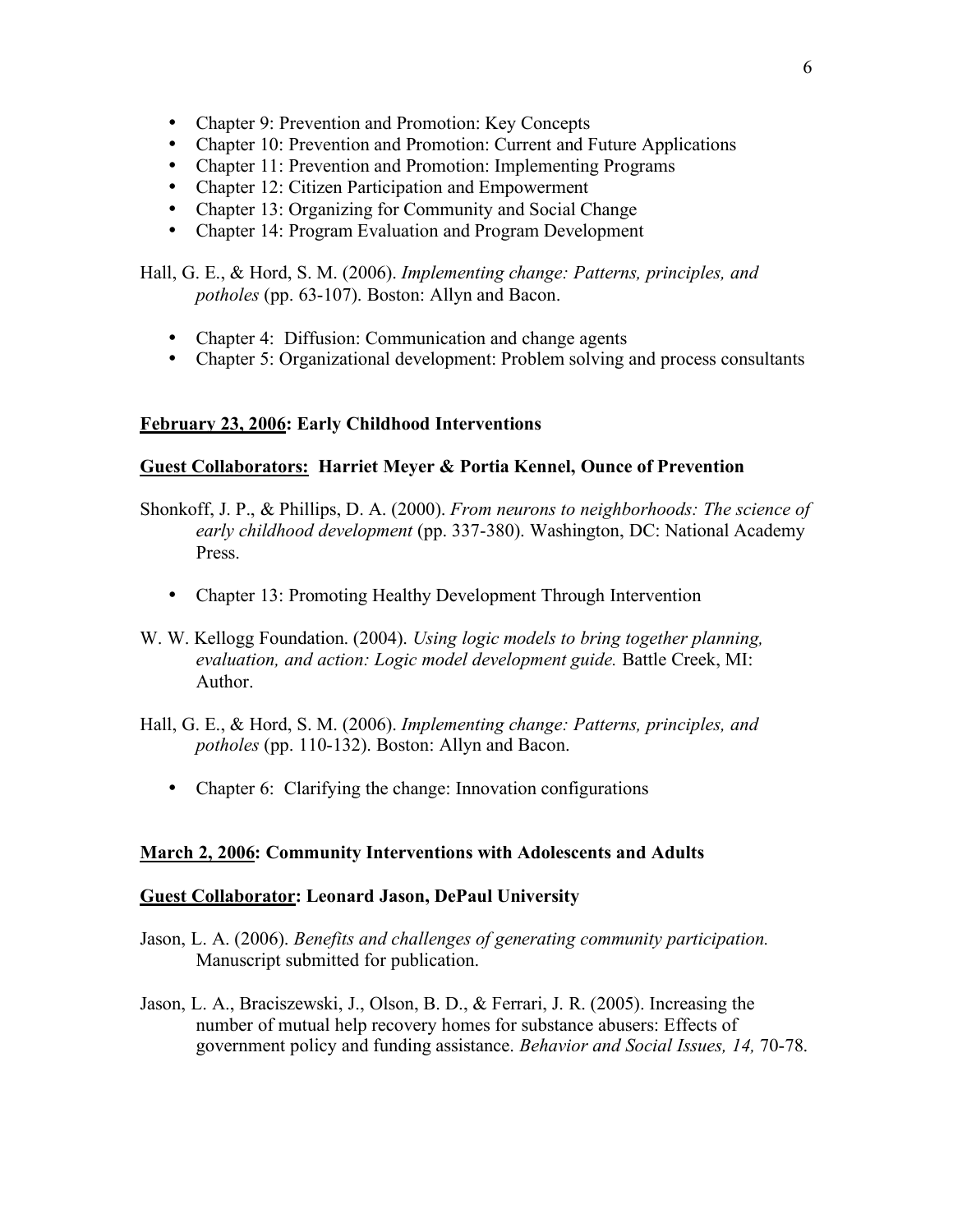- Pokorny, S. B., Jason, L. A., & Shoeny, M. (2004). Current smoking among young adolescents: Assessing school-based contextual norms. *Tobacco Control, 13,* 301- 307.
- Hall, G. E., & Hord, S. M. (2006). *Implementing change: Patterns, principles, and potholes* (pp. 133-157). Boston: Allyn and Bacon.
	- Chapter 7: Understanding perceptions and feelings about change: Stages of concern

#### **March 9, 2006: School-based Social and Emotional Learning**

- Collaborative for Academic, Social, and Emotional Learning. (2005). *The Illinois edition of safe and sound: An educational leader's guide to evidence-based social and emotional learning programs.* Chicago, IL: Author.
- Kress, J. S., & Elias, M. J. (2006). Implementing school-based social and emotional learning programs. In *Handbook of child psychology. Vol 5. Child psychology in practice* (5th ed., pp. 592-618). New York: John Wiley & Sons.
- Selman, R. L., & Dray, A. (2006). Risk and prevention. In *Handbook of child psychology. Vol 5. Child psychology in practice* (5th ed., pp. 378-419). New York: John Wiley & Sons.
- Zins, J. E., Bloodworth, M. R., Weissberg, R. P., & Walberg, H. J. (2004). The scientific base linking emotional learning to student success and academic outcomes. In J. E. Zins, R. P. Weissberg, M. C. Wang, & H. J. Walberg (Eds.), *Building academic success on social and emotional learning: What does the research say?* (pp. 3-22). New York, NY: Teachers College Press.
- Hall, G. E., & Hord, S. M. (2006). *Implementing change: Patterns, principles, and potholes* (pp. 158-181). Boston: Allyn and Bacon.
	- Chapter 8: Exploring the use of innovations: Levels of use

#### **March 16, 2006: Prevention that Works**

- Durlak, J. A., & Wells, A. M. (1997). Primary prevention mental health programs for children and adolescents: A meta-analytic review. *American Journal of Community Psychology, 25,* 115-152.
- Weissberg, R. P., Kumpfer, K., Seligman, M. E. P. (Eds.). (2003). Prevention that works for children and youth: An introduction. *American Psychologist, 58,* 425-432.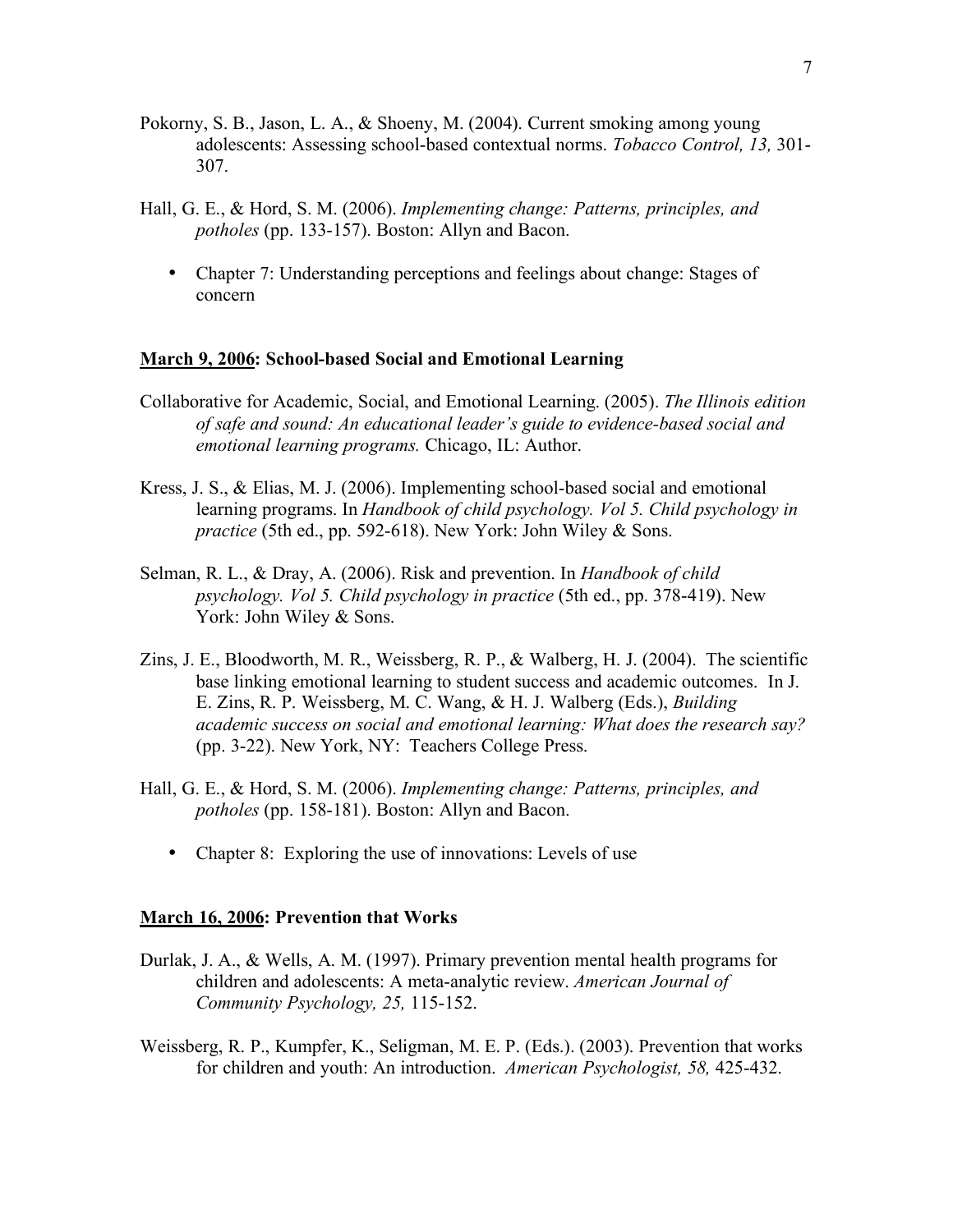- Biglan, A., Mrazek, P. J., Carnine, D., & Flay, B. R. (2003). The integration of research and practice in the prevention of youth problem behaviors. *American Psychologist, 58,* 433-440.
- Wandersman, A., & Florin, P. (2003). Community interventions and effective prevention. *American Psychologist, 58,* 441-448.
- Nation, M., Crusto. C., Wandersman, A., Kumpfer, K. L., Seybold, D., Morrissey-Kane, E., & Davino, K. (2003). What works in prevention: Principles of effective prevention programs. *American Psychologist, 58,* 449-456.
- Kumpfer, K. L., & Alvarado, R. (2003). Family strengthening approaches for the prevention of youth problem behaviors. *American Psychologist, 58,* 457-465.
- Greenberg, M. T., Weissberg, R. P., O'Brien, M. U., Zins, J. E., Fredericks, L., Resnik, H., & Elias, M. J. (2003). Enhancing school-based prevention and youth development through coordinated social, emotional, and academic learning. *American Psychologist, 58*, 466-474.
- Hall, G. E., & Hord, S. M. (2001). *Implementing change: Patterns, principles, and potholes* (pp. 184-206). Boston: Allyn and Bacon.
	- Chapter 9: Describing what change facilitators do: Interventions

# **March 23, 2006: Spring Vacation**

#### **March 30, 2006: Prevention Science and Community Science**

- Mrazek, P. J., & Haggerty, R. J. (Eds). (1994). *Reducing risks for mental disorders: Frontiers for preventive intervention research* (pp. 3-29; 359-435). Washington, DC: National Academy Press.
	- Chapter 1: Introduction
	- Chapter 2: New Directions in Definitions
	- Chapter 10: Designing, Conducting, and Analyzing Programs within the Preventive Intervention Research Cycle.
	- Chapter 11: The Knowledge Exchange Process: From Research Into Practice
- Wandersman, A. (2003). Community science: Bridging the gap between science and practice with community-centered models. *American Journal of Community Psychology, 31,* 227-242.

Chinman, M., Hannah, G., Wandersman, A., Ebener, P., Hunter, S. B., Imm, P., & Sheldon, J. (2005). Developing a community science research agenda for building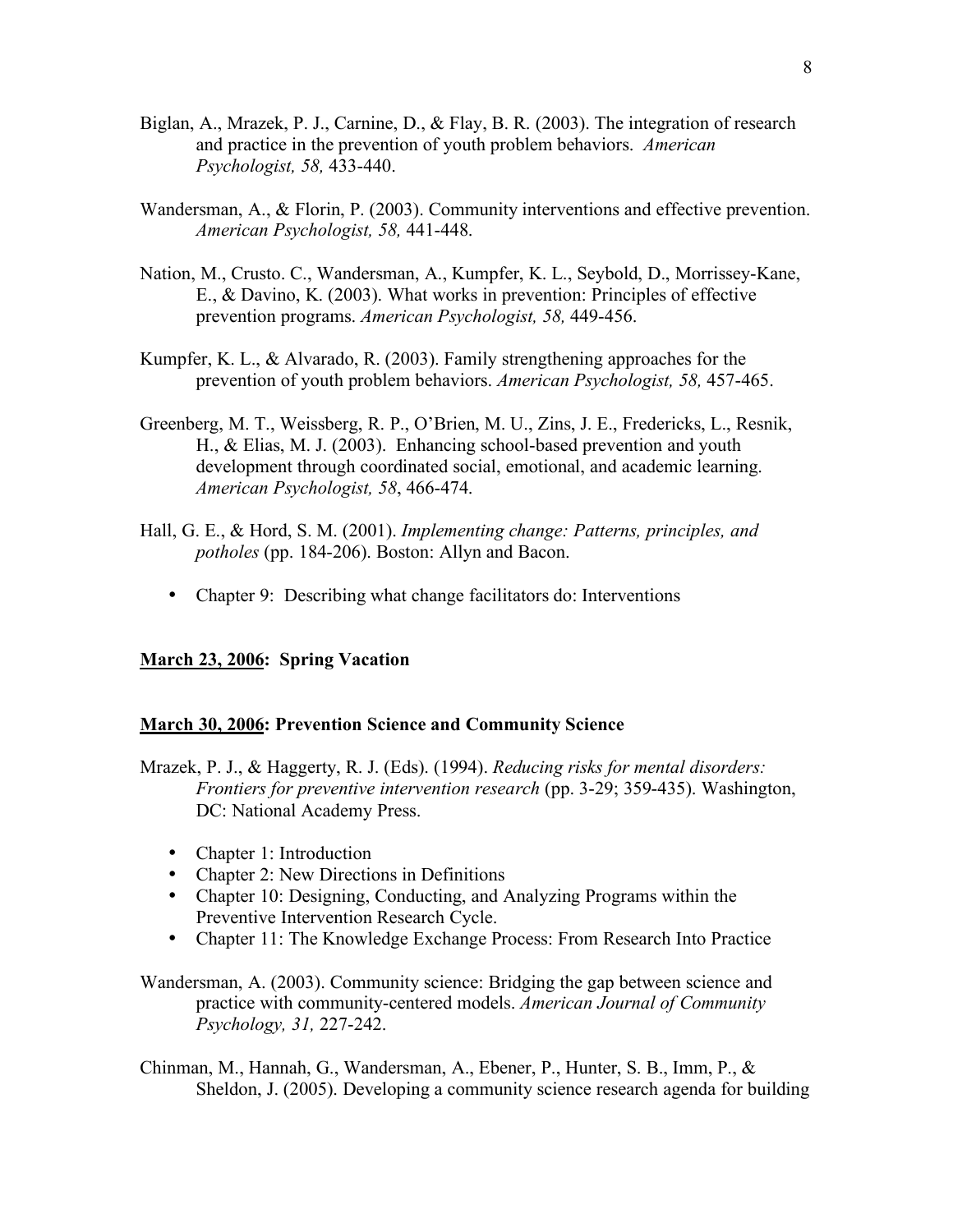community capacity for effective preventive interventions. *American Journal of Community Psychology, 35,* 143-158.

- Miller, R. L., & Shinn, M. (2005). Learning from communities: Overcoming difficulties in dissemination of prevention and promotion efforts. *American Journal of Community Psychology, 35,* 169-184.
- Hawkins, J. D., Catalano, R. F., & Arthur, M. W. (2002). Promoting science-based prevention in communities. *Addictive Behaviors, 27,* 951-976.
- Rappaport, J. (2005). Community psychology is (thank God) more than science. *American Journal of Community Psychology, 35,* 231-238.

#### **April 6, 2006: Competence Enhancement and Positive Youth Development**

- Pittman, K. J., Irby, M., Tolman, J., Yohalem, N., & Ferber, T. (2003). *Preventing problems, promoting development, encouraging engagement: Competing priorities or inseparable goals.* Washington, DC: The Forum for Youth Investment, Impact Strategies, Inc. Available on line at www.forumfyi.org.
- Cowen, E. L. (2000). Psychological wellness: Some hopes for the future. In D. Cicchetti, J. Rappaport, I. Sandler, & R. P. Weissberg (Eds.), *The promotion of wellness in children and adolescents* (pp. 477-503). Washington DC: CWLA Press.
- Eccles, J. & Gootman, J. A. (2002). *Community programs to promote youth development* (pp. 1-18; 66-118). Washington DC: National Academy Press.
	- Executive Summary
	- Chapter 3: Personal and Social Assets that Promote Well-being
	- Chapter 4: Features of Positive Developmental Settings
- Weissberg, R. P., & Greenberg, M. T. (1998). School and community competenceenhancement and prevention programs. In W. Damon (Series Ed.)  $& 1$ . E. Sigel  $& 2$ K. A. Renninger (Vol. Eds.). *Handbook of child psychology: Vol 4. Child psychology in practice* (5th ed., pp. 877-954). New York: John Wiley & Sons.
- Hall, G. E., & Hord, S. M. (2006). *Implementing change: Patterns, principles, and potholes* (pp. 207-230). Boston: Allyn and Bacon.
	- Chapter 10: Defining change facilitator style: Different approaches produce different results

#### **April 13, 2006: Implementation and Sustainability**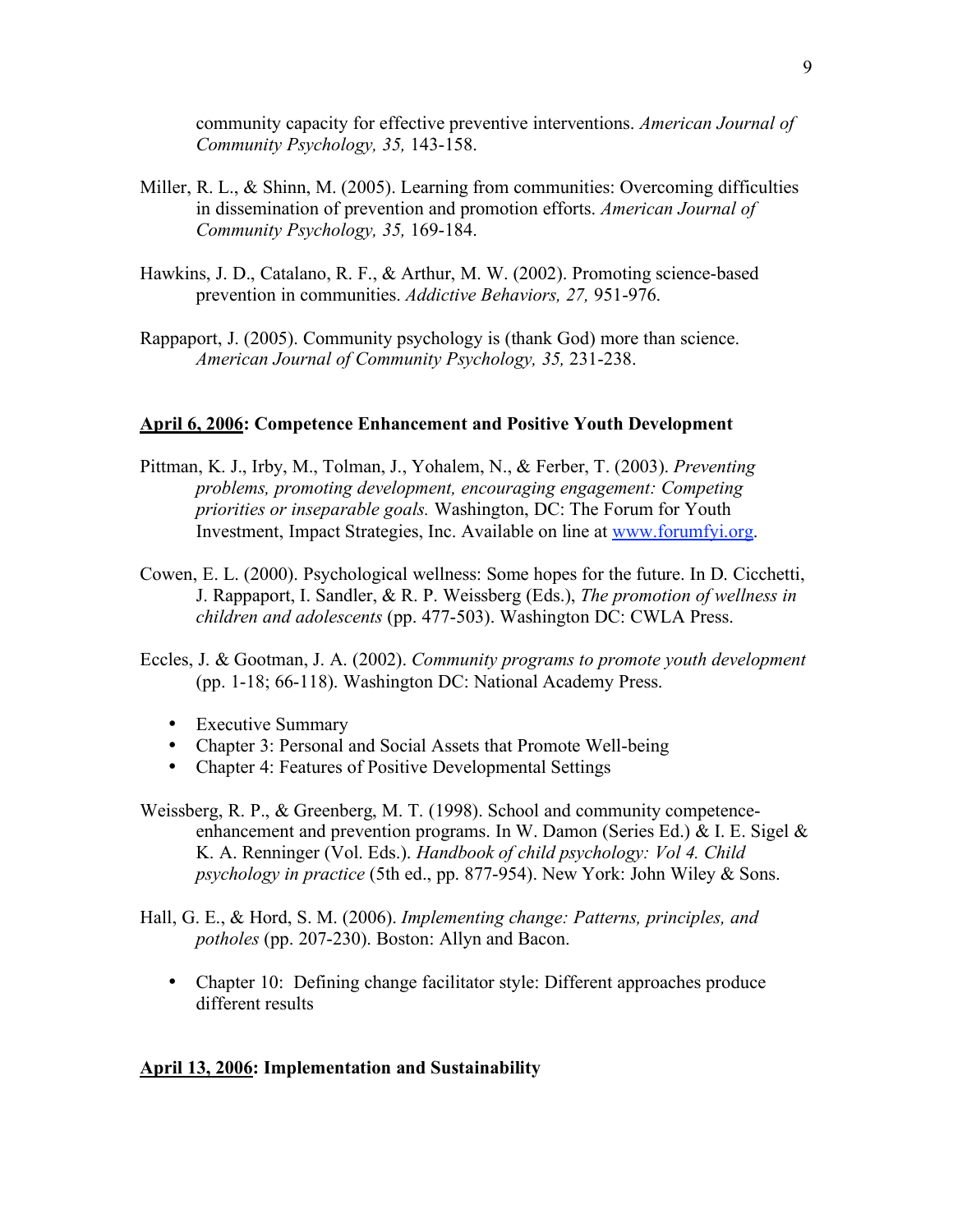- Durlak, J. A. (1998). Why program implementation is important. *Journal of Prevention & Intervention in the Community, 17* (2), 5-18.
- Elias, M. J., Zins, J. E., Graczyk, P. A., & Weissberg, R. P. (2003). Implementation, sustainability, and scaling of social-emotional and academic innovations in public schools. *School Psychology Quarterly, 32,* 303-319. Fagin, A. A., & Mihalic, S. (2003). Strategies for enhancing the adoption of schoolbased prevention programs: Lessons learned from the Blueprints for Violence Prevention replications of the Life Skills Training Program. *Journal of Community Psychology, 31,* 235-253.
- Hall, G. E., & Hord, S. M. (2006). *Implementing change: Patterns, principles, and potholes* (pp. 231-251). Boston: Allyn and Bacon.
	- Chapter 11: Constructing understanding of change: Intervention mushrooms

## **April 20, 2006: Ethics**

- Pope, K. S. (1990). Identifying and implementing ethical standards for primary prevention. Prevention in Human Services, 8, 43-64.
- Trickett, E. J. (1998). Toward a framework of defining and resolving ethical issues in the protection of communities involved in primary prevention projects. Ethics  $\&$ Behavior, 8, 321-337.
- Hall, G. E., & Hord, S. M. (2006). *Implementing change: Patterns, principles, and potholes* (pp. 254-278). Boston: Allyn and Bacon.
	- Chapter 12: Implementing change: Applications, implications, and reflections

## **April 27, 2006: Disorganization Meeting: Course Review and Future Directions**

No readings will be assigned for this class.

Papers are due!